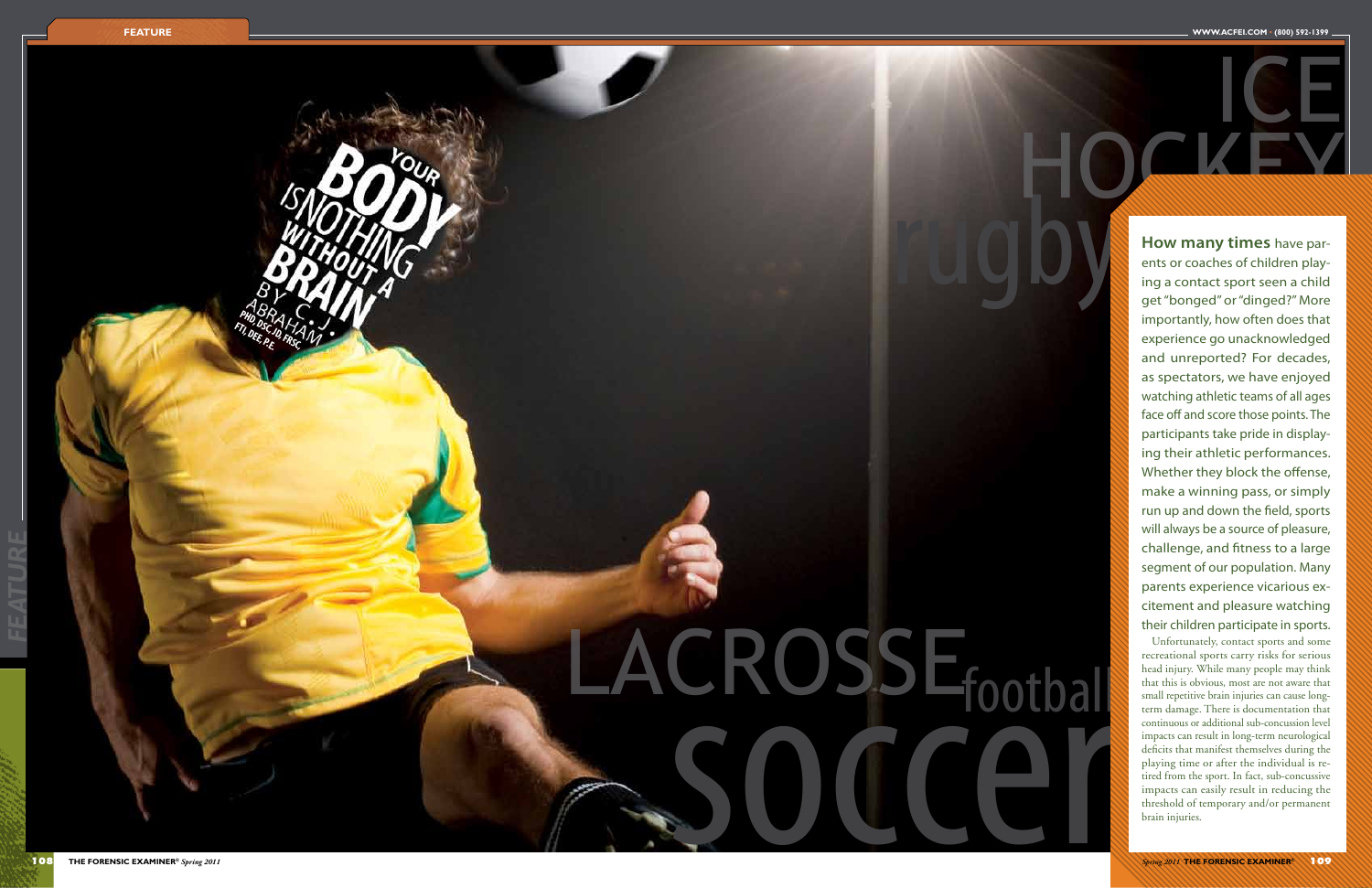*FEATURE*

### BRAIN CONTA

during a contact sport when a medical specialist is not on hand to hear reports of symptoms.

Although still not widely known, it is now accepted by pediatric neurologists that children, especially infants and preschoolers up to the age of 7, have a substantially higher vulnerability to neurological trauma than adults. Some of the long-term effects do not manifest themselves until the child has reached adulthood (Jeanette, 2001). Dr. Cynthia L. Beaulieu recently published findings showing that children who sustained injuries in their first five to six years

ity: all the motor information through which we are able to move; all of the sensory information through which we are able to see, taste, and touch; and, of course, all of the cognitive information through which we are able to reason, think, dream, plan, remember, and do everything else that we do with our minds. Each of these neurons is connected to between 5,000 and 200,000 other neurons.

Most recently, research by neuroradiologists, biotech firms, medical researchers, and other specialists has focused on the axon, a long, slender projection of a neuron, that carries electrical impulses away from the nerve cell's body. The research finds that the stretching of the axon can make the cell susceptible to additional damage by additional stretches well after the initial stretch, causing swelling and possibly disintegration of the cell due to a pileup of proteins. Symptoms can worsen up to a day later. There are no medical and/ or scientifically accepted criteria at this time to know when it is safe for the player to return. A mistake in diagnosis could result in a permanent disability.

exhibited less recovery of and greater impairment to intellectual skills as compared with children who were aged between 6 and 16. The age at which the injury was received and its severity dictate the rate and extent of recovering from deficits in language, memory, attention, and academic and decision-making skills (Beaulieu, 2002). Every time an athlete absorbs a direct impact to the brain area, neurons can be destroyed or damaged. A brain contains billions of neurons (nerve cells). The neurons process all of the information that flows from within, to, or out of the central nervous system (CNS). Therefore, an impact can have comprehensive effects on brain activcases where the brain starts to deteriorate after a lapse of time. This phenomenon has manifested itself in boxing, football, and soccer well after the participant retired from the sport. For example, Italian researchers have suggested that their soccer players are six times more likely to develop motor neuronal disease (MND) than the general population. The illness is incurable. British neurologists have connected illness such as MND, Parkinson's and Alzheimer's to repeated brain trauma without receiving a concussion. Heading the ball, impacting of heads, or an elbow into the temple of the soccer player can be the precursor to the ultimate neurological

When neurons are damaged or destroyed, they may be able to regenerate or repair themselves. Since they generate electrical signals called action potentials that provide all the motor information described above, it is important for every person to reduce the risk of damaging or destroying any portion of the neurons in their brain. Neuronal reorganization after head trauma has a significant impact on long-term development. Cumulative sub-concussive head injuries can cause debilitating memory loss, chronic headaches, and clinical depression.

Even if regeneration and repair occur, there is no guarantee that the individual's brain will normalize to its original state. Even without receiving a full-blown concussion, one can still be permanently affected as a result of continuous damaging or destroying of neurons. The effects would include behavior, memory, maturity, and learning capacity. To date, no one has been able to measure the magnitude

of the initial deficit. However, there have been numerous reported

#### Every time an athlete absorbs a direct impact to the brain area, neurons can be destroyed or damaged.

In the 5th century B.C., Hippocrates stated in *On the Sacred Disease:*

"Men ought to know that from nothing else but the brain come joys, delights, laughter, and sports, and sorrows, grief, despondency and lamentations. And by this, in an especial manner, we acquire wisdom and knowledge, and see and hear and know what are foul and what are fair, what are good, what are sweet, and what are unsavory, . . . And by the same organ we become mad and delirious, and fears and terrors assail us. . . . All these things we endure from the brain."

Contact sports such as football, soccer, ice hockey, lacrosse, mixed martial arts, and rugby did not exist in the 5th century B.C. nor did motorcycling or bicycling. However, the importance of the brain and its contribution to one's quality of life was appreciated. Hippocrates more than documented the fact that the brain is the most important organ of our body. If that is true, why are so many young children, teenagers, and adults constantly placing themselves at risk of compromising their quality of life with a brain injury whose effects could be temporary, permanent, or delayed into the future?

This author was able to solve the problem of paraplegic and quadriplegic injuries in young children and adults resulting in blows to the steel face mask used in football. The weight of the new face mask, commercialized and licensed to Riddell, was less than half the weight of the pre-existing steel face mask and was able to flex, absorb and dissipate some of the impact forces transmitted to the head, neck, and spinal column. Eventually, the rest of the steel face mask followed suit, reducing the fatigue factor of young children wearing the helmet and face mask. Manufacturers also coated and colored the steel, making it attractive enough to be used by competitors of all ages. The overall result was that the risk of paraplegic and quadriplegic injuries was essentially eliminated with the change in weight alone. This was accomplished without any changes in any standard.

Unfortunately, there isn't one helmet in the world that can prevent a concussion. Further, it is common knowledge that one does not have to receive a blow to the brain to experience a concussion, nor does an individual have to receive concussive blows above the predicted threshold level. The main objective of protective helmets in sports is to reduce and/or eliminate subdural hematomas caused by contact with the helmet itself. The industry has been successful with respect to that type of injury. It is impossible, based upon the technology available and other variables, to entirely eliminate subconcussive and concussive injuries.

In many instances, concussion diagnosis is flawed because the injured players must report their symptoms to the coach, trainer, or parent. The worse scenario is when a child receives a head injury